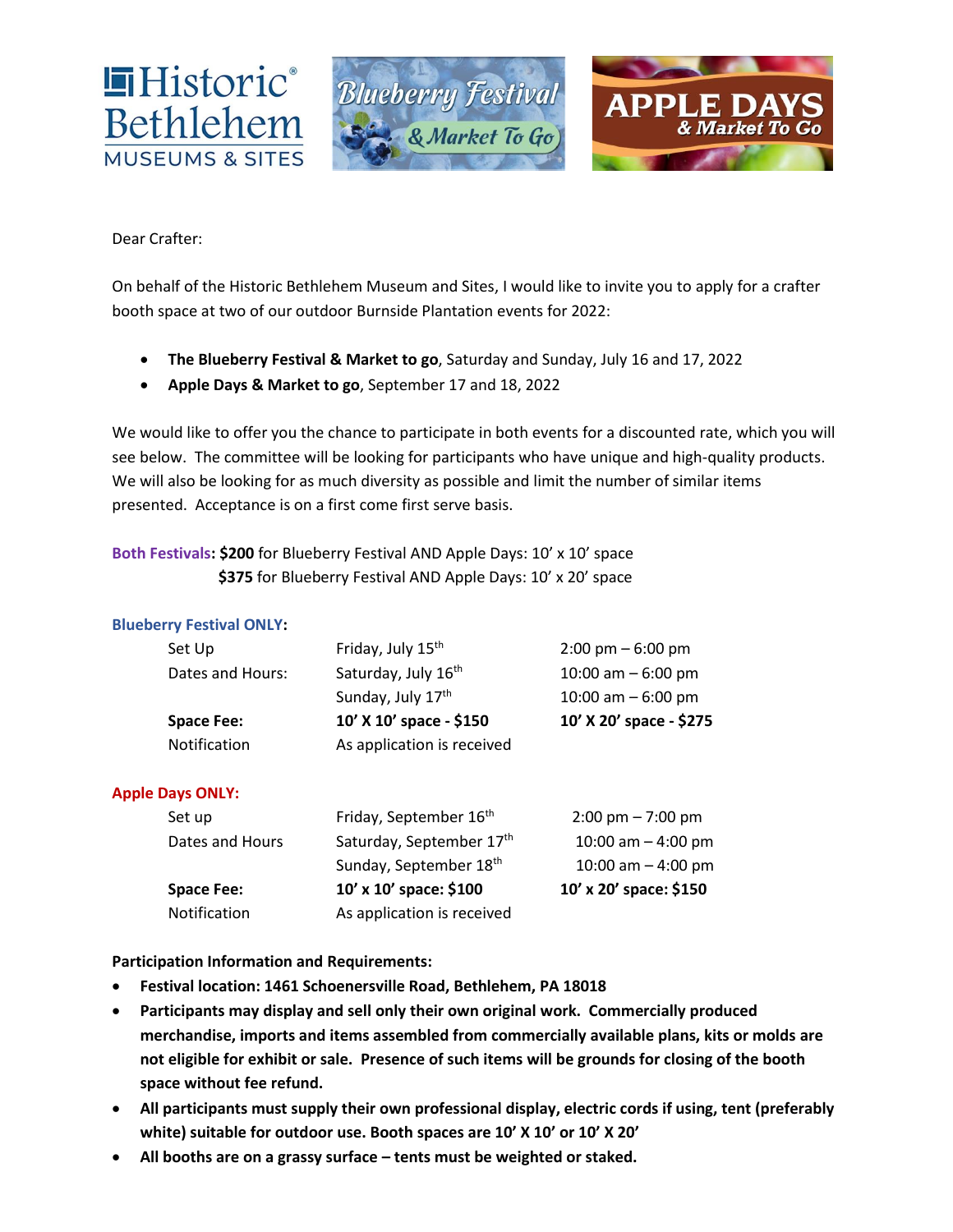



- **An application is a commitment to show. There will be no refunds given after acceptance.**
- **No trailers or overnight camping are permitted.**

**■Historic**®

Bethlehem

**MUSEUMS & SITES** 

- **No participant may solicit or distribute political or religious literature or materials.**
- **All participants are required to collect 6% PA sales tax and pay it to the state.**
- **All participants are required by the City of Bethlehem Tax Revenue Department to have a Business Privilege License from Tri State Financial. Please call 610-865-7022 if you have questions regarding this license. This \$25 license is good for any event within the City of Bethlehem.**
- **A certificate of insurance with minimum coverage of \$500,000 for personal, business or other organizations. The following designation as "other insured" must be added to your insurance policy and submitted with your application to participate in the festival:**
- **Historic Bethlehem Partnership, Inc., and its Subsidiaries, and Lehigh County are named as additional insured with regards to Blueberry Festival at Burnside Plantation**
- **If you do not already have insurance coverage, festival insurance is available through ACT Insurance.** <https://www.actinsurance.com/craft-fair-insurance>

Make checks payable to "**Historic Bethlehem Museums & Sites**" and mail to:

Historic Bethlehem Museums & Sites 74 W. Broad Street Suite 310 Bethlehem, Pa., 18018

Thank you for contributing your work to the festival!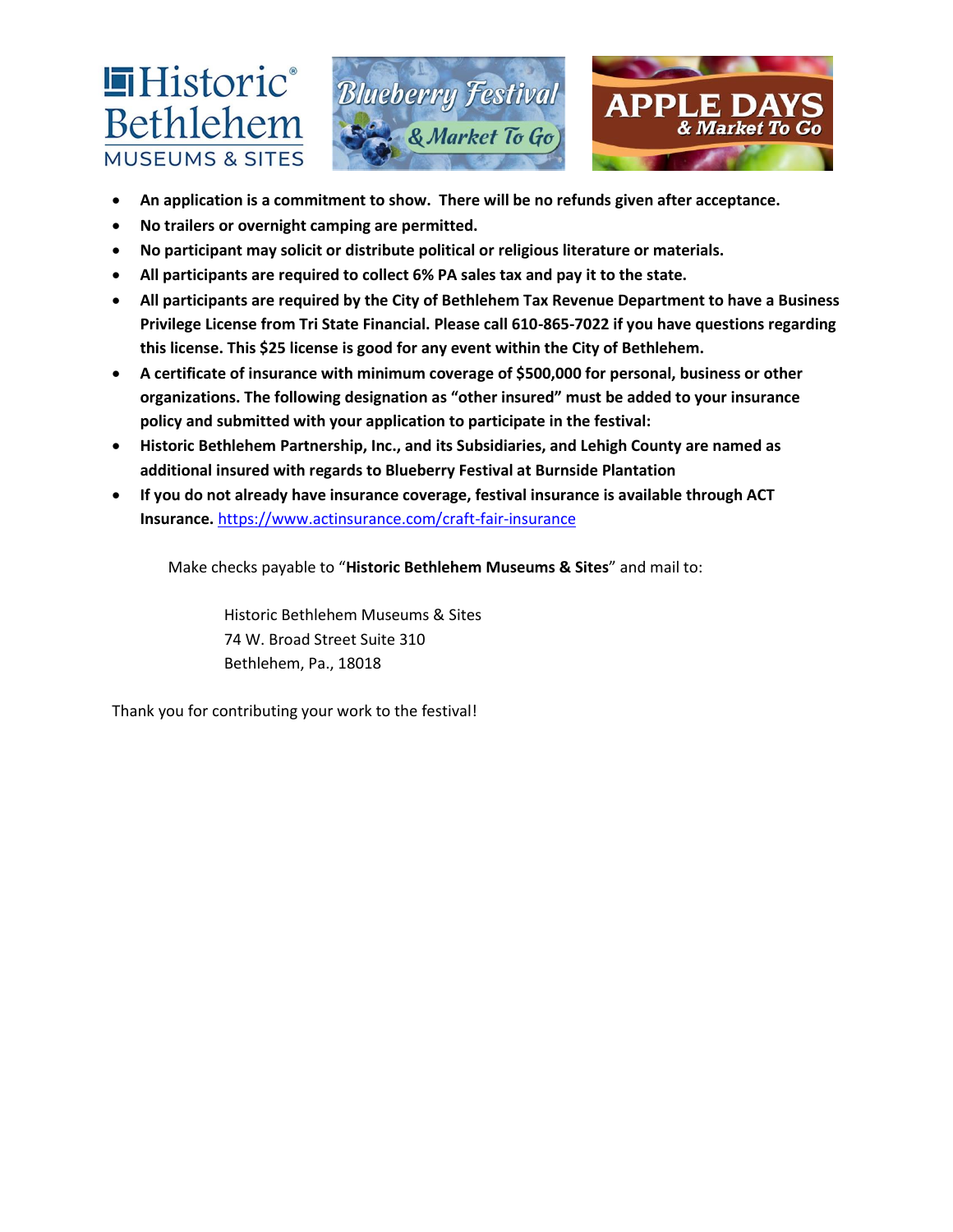

## **APPLICATION FORM**

# **2022 Blueberry and/or Apple Days Festival Application**

|                                                                                                                                                                                                                                   | Check here ______ if you will permit the reproduction of your images for publicity purposes. |  |  |  |
|-----------------------------------------------------------------------------------------------------------------------------------------------------------------------------------------------------------------------------------|----------------------------------------------------------------------------------------------|--|--|--|
| Which Festival? (circle one) Blueberry Festival Apple Days Both Festivals                                                                                                                                                         |                                                                                              |  |  |  |
| Indicate any special requirements for your booth space                                                                                                                                                                            |                                                                                              |  |  |  |
| Do you have any interest in having any of your items on consignment at the HBMS Visitor Center<br>(505 Main Street) during the year? The Yes The No<br>(If you indicate "Yes", someone from the Visitor Center will contact you.) |                                                                                              |  |  |  |
| <b>Booth Commitment:</b>                                                                                                                                                                                                          |                                                                                              |  |  |  |
| Blueberry Festival, July 16-17, 2022                                                                                                                                                                                              |                                                                                              |  |  |  |
| Apple Days, Sept. 17-18, 2022                                                                                                                                                                                                     |                                                                                              |  |  |  |
| $10'$ x $10'$ space $@$ \$100                                                                                                                                                                                                     | 10' x 20' space @ \$150____                                                                  |  |  |  |
| <b>Combination Blueberry AND Apple Days Festivals</b>                                                                                                                                                                             |                                                                                              |  |  |  |
| 10' x 10' space @ \$200                                                                                                                                                                                                           | 10' x 20' space \$375                                                                        |  |  |  |
| Total Payment Due ___________                                                                                                                                                                                                     |                                                                                              |  |  |  |